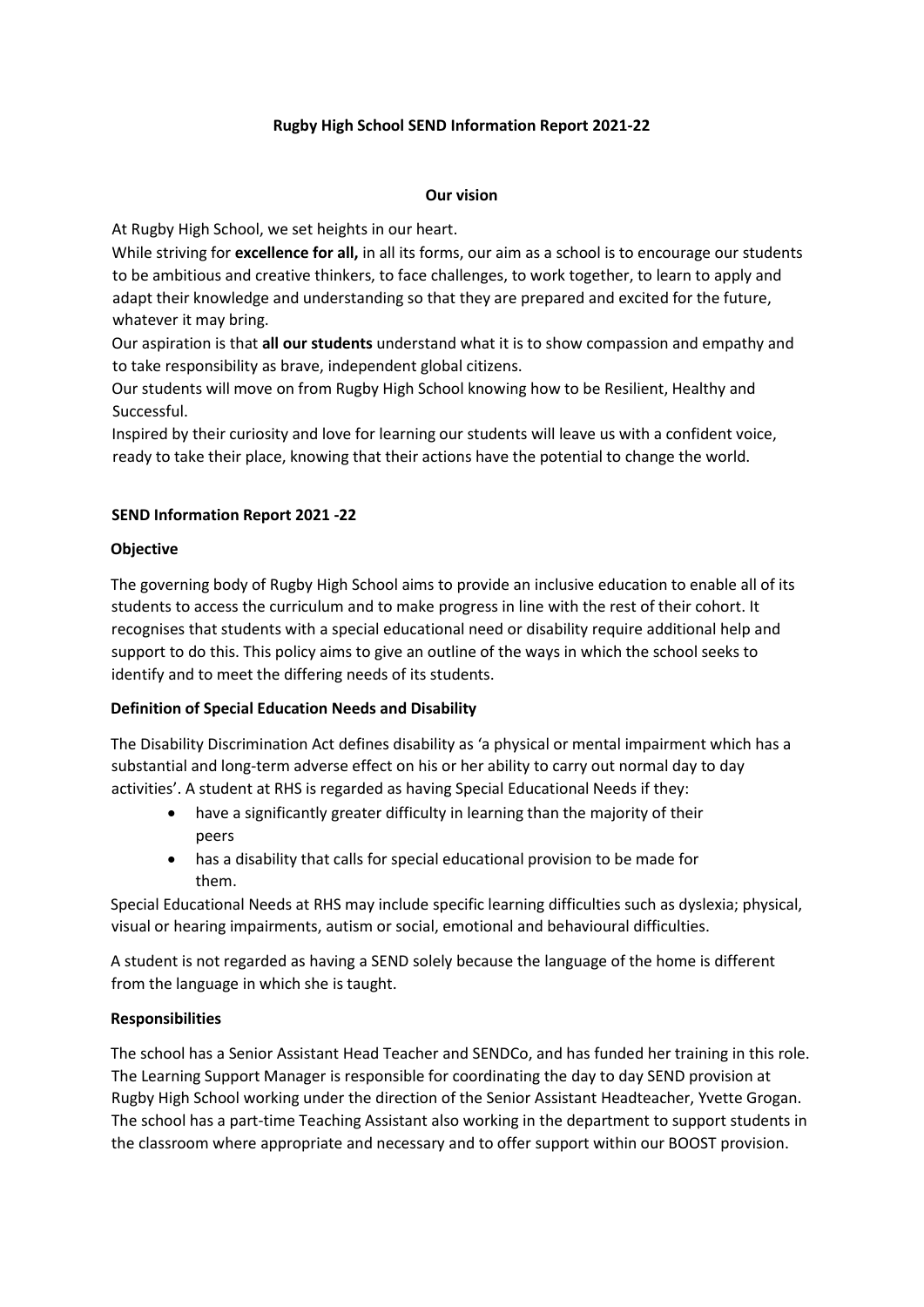The governor with responsibility for SEND is Adrian Canale-Parola. The Senior Assistant Headteacher and SENDco is Yvette Grogan, grogany@rugbyhighschool.co.uk

The role of the Senior Assistant Headteacher is to: line manage staff delivering learning and pastoral support to students (including SEND students) to ensure that no child gets left behind.

## **The role of the SENDCo and their team is:**

- to identify students with an SEND and maintain the register
- to advise the headteacher, SLT and governors on matters in relation to SEND policy and practice
- to assess students and advise staff on teaching and learning strategies, if necessary to ensure that an appropriate access arrangement is put in place
- to deliver or arrange for the delivery of 1:1 and small group interventions as required
- to lead training in relation to SEND as required.

#### **The role of the Learning Support Manager is to:**

- conduct assessments
- participate in the creation of learning plans and reviews
- support students in the classroom and deliver 1:1 and small group interventions as required carry out a range of administrative tasks associated with learning support.

### **The role of the Teaching Assistant is to:**

- observe and support individual students with greater needs within lessons
- report on the progress of the identified individual students
- offer 1 to 1 mentoring to support with study skills
- support the work of the SEND team.

#### **The role of the learning mentor/s is to:**

- help identify students at risk of underachieving and to put appropriate interventions in place including mentoring and coaching students on a one to one or small group basis
- help students to develop effective learning strategies.

The role of the governor is to act as a link between the governing body and the staff who have a special responsibility in relation to SEND and to ensure that the school continues to develop a quality SEND provision.

#### **Admission Arrangements for SEND Students**

The school welcomes applications from students with an SEND. Students seeking entry to Year 7 are required to sit the CEM Centre generated 11+ tests. Those seeking entry to Years 8-11 take tests in Maths, English and Science. For all these tests, the school makes provision in line with that which would be available for public examinations e.g. amanuensis, additional time, rest breaks, enlarged papers etc. for students with a professionally documented SEND. Entrance to Year 12 is based on GCSE results (a minimum of 6 grade 6s). Parents enquiring about SEND arrangements for students seeking entry to Year 7 should contact Warwickshire Admissions Department. Parents seeking entry for a place in Years 8- 12 should contact the school directly to enquire about arrangements.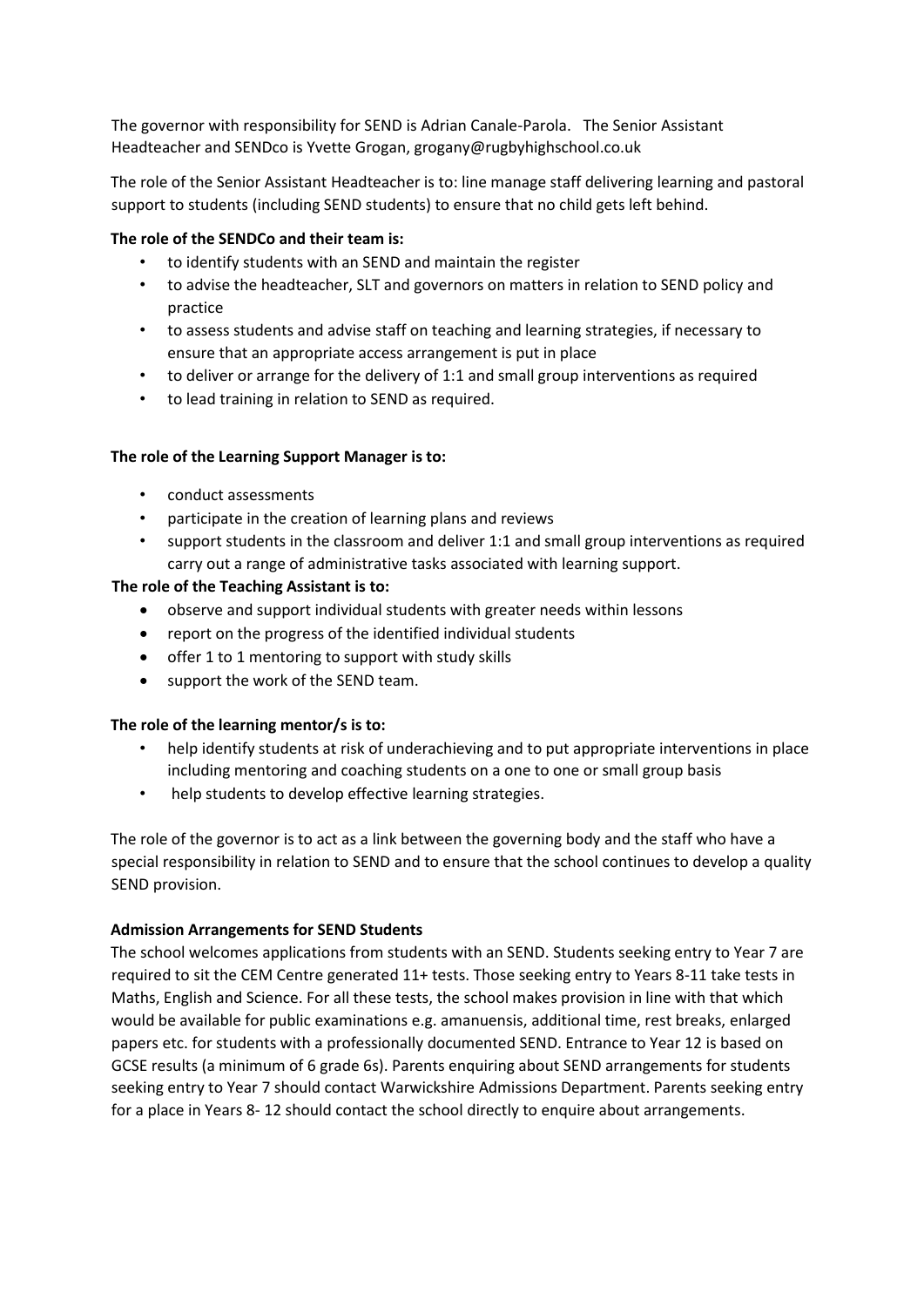## **The School's Provision**

All teachers are teachers of SEND and are trained to provide differentiated support and learning resources for the students in their classes. The school has a wide range of school based provision for those who require a level of support beyond this including:

- A tailored, individual programme delivered by the SENDCo, Learning Support Manager or learning mentor
- In-class support
- Mentoring sessions using a solution-focused approach
- Peer mentoring and cross age tutoring
- Diagnostic assessment by the SENDCo
- Individual multi-sensory programme
- Small group literacy sessions
- Break and lunch time clubs
- Access to specific materials and equipment including IT support
- Classroom observations
- Behaviour improvement plans

If a student continues to make inadequate progress or to have social, emotional and behavioural difficulties which substantially affect her own learning or that of her peers, arrangements will be made to seek help and advice from appropriate external agencies.

Following the disruption to ''normal'' school activities during the Covid-19 pandemic, we have been able this year to start up our full range of co-curricular activities which all students, including those on the SEND register are encouraged to attend. These help students to mix with others across year groups, develop new skills and give focus to students' social time.

# **Facilities**

The school's support centre is known as BOOST. It is open to all students. It consists of a staff office and a nurturing room in which individual or small group support can be delivered. Students know that they can come here for individual support, if they need time out or for a quiet space during break and lunchtimes. In addition, other rooms are made available to students as safe places as required. The school is almost completely accessible by wheelchair. There are disabled toilets on all floors of the main school building as well as in the Sixth Form and Music blocks.

# **Allocation of Resources**

The school receives a funding allocation for students with SEND based on its school census returns. This money is used to fund the purchase of external services for students and contributes to funding the costs of providing support for students internally. The Learning Support Manager is allocated an annual budget from which to purchase other resources e.g. student laptops on a needs basis. The costs of special arrangements for public examinations are borne from the examinations officer's budget.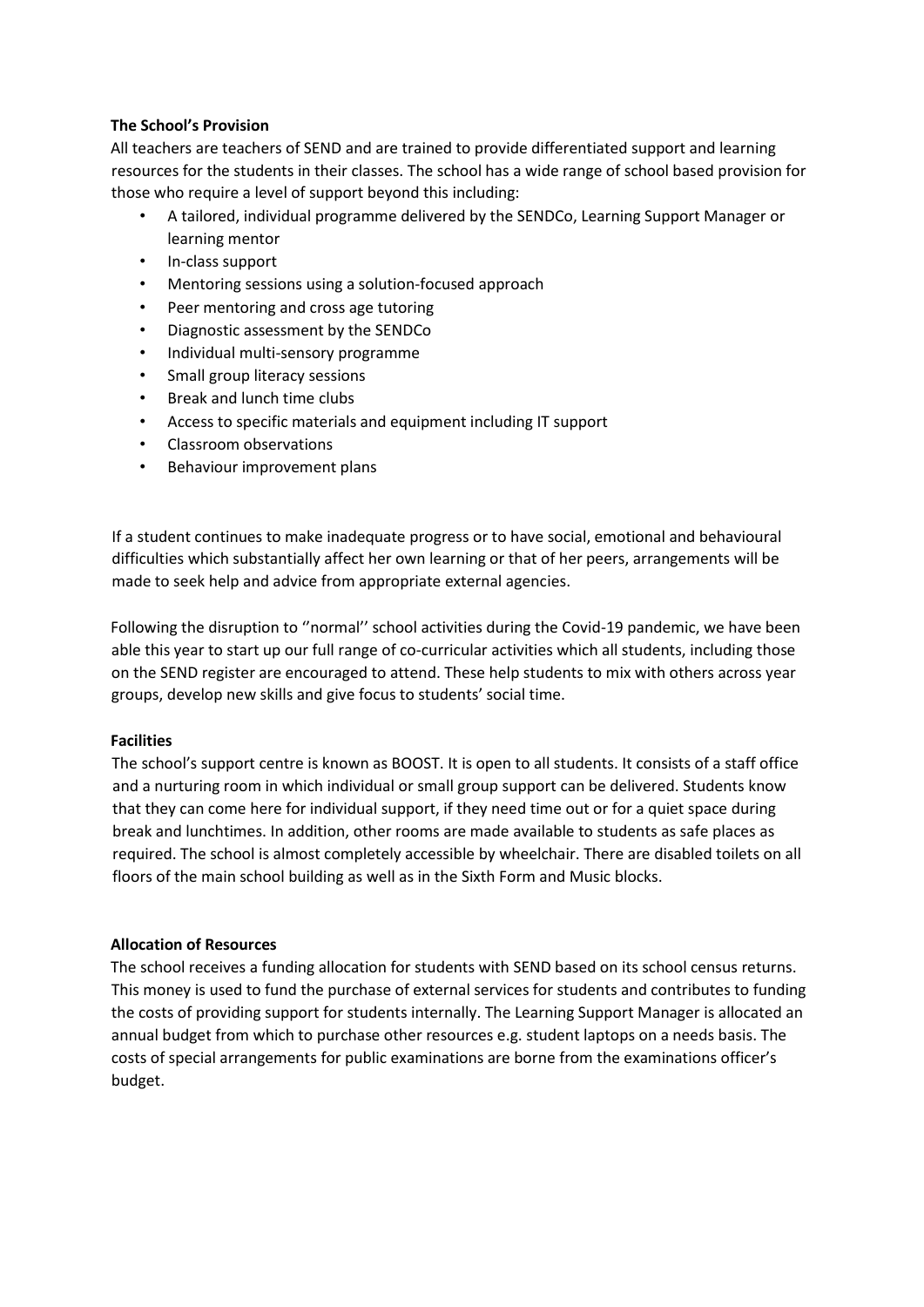#### **Identification of Need**

Rugby High recognises the importance of early identification, assessment and intervention in successfully meeting the needs of students with SEND and endeavours to ensure that all relevant information from primary feeder schools is shared prior to transfer.

Upon admission in the Autumn Term all new Year 7 students are screened in Reading, Writing and Spelling and students sit GL CAT4 assessments. The results are used to prioritise students for intervention from the SEND Department (BOOST).

New concerns about individual students in any school year may be raised at any time during the academic year. Teachers, pastoral staff, parents or students themselves may make referrals to SENDco or the Pastoral Manager Main School. The SEND Pastoral Team will then assess what support is required. Students who need to be formally assessed will be assessed using evidencebased methodologies and up to date standardised tests.

All students with SEND are placed on the School SEND Register. The register is updated regularly by the SENDCo and is available to staff via a secure folder in the staff secure area of the school computer network.

The Code of Practice 2015 requires that schools adopt a graduated response to meeting special educational needs that first considers classroom and school resources before bringing in specialist expertise from outside agencies.

**This academic year we are supporting students with the following range of needs:**

| ASD / ADHD  | <b>Autistic Spectrum Disorder</b>                 |
|-------------|---------------------------------------------------|
| <b>SEMH</b> | <b>Social, Emotional and Mental Health issues</b> |
| <b>SpLD</b> | <b>Specific Learning Difficulty</b>               |
|             | <b>Dyslexia</b>                                   |

#### **Curriculum Access and Inclusion**

The school aims to make the whole curriculum accessible to SEND students. Where necessary adjustments will be made following discussion with the student and their parents. Examples of adjustments include: one to one support either within class or on a withdrawal basis, provision of specialist equipment or materials, solution-focused approaches. Students with a SEND are encouraged to play a full part in the life of the school. They are encouraged to lead groups and to participate in extra-curricular activities on the same basis as other students. Student-run activities offer structured and friendly social interaction. In addition, older students with SEND often mentor younger students or provide cross-age tutoring offering additional support and encouragement. In planning trips and visits staff take the needs of SEND students into account. Parents are invited to join outings where a student needs specialist care or support that cannot be provided by school staff.

# **Governing Body Evaluation**

As a part of its annual review of school performance, the governors specifically evaluate the holistic performance of students with SEND. Additionally, a programme of governor visits enables SEND provision to be explored.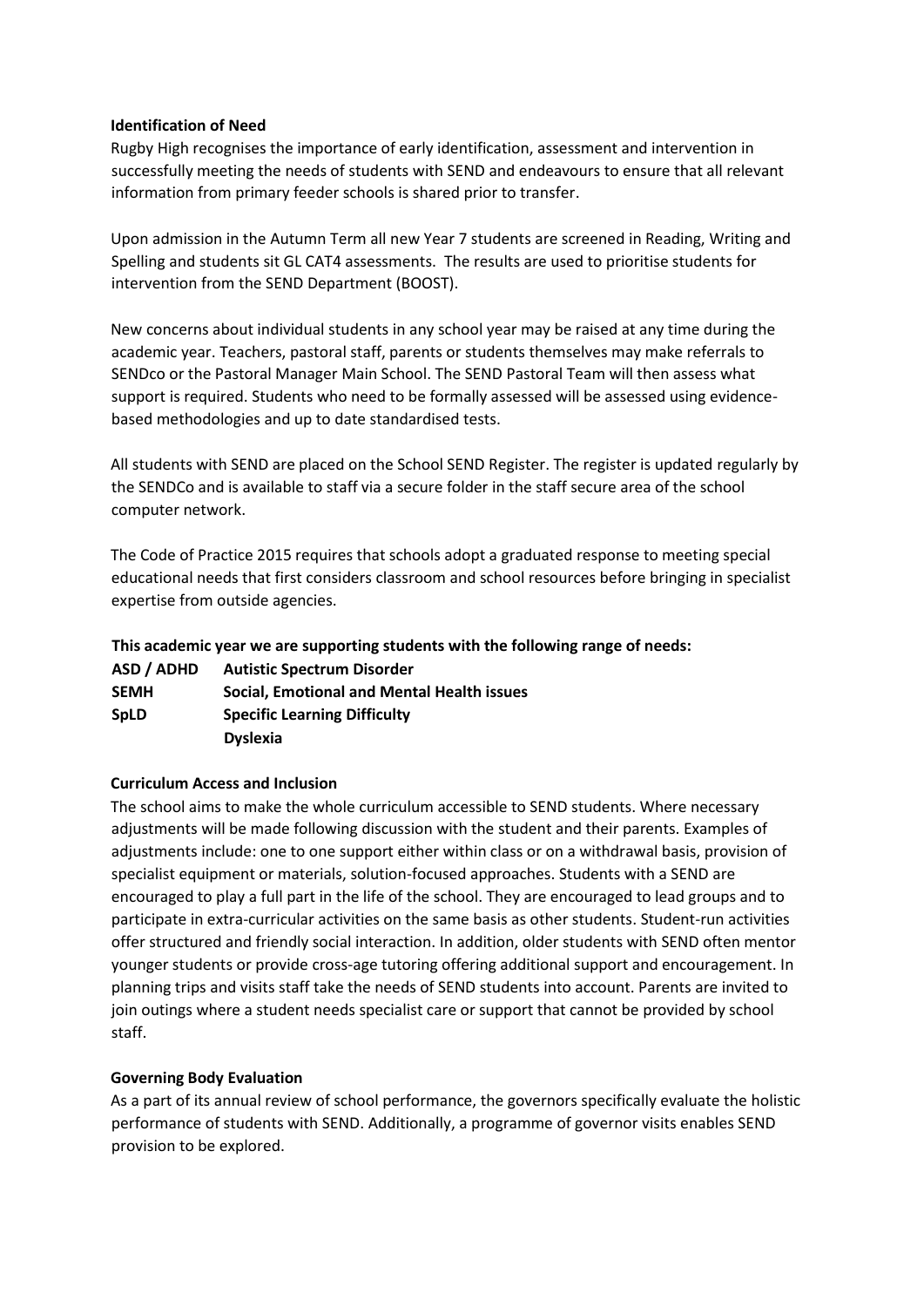## **Complaints**

Parents of a student with SEND who have a complaint are urged to try to resolve it informally in the first instance by raising it with the member of staff concerned, the Senior Assistant Headteacher, the Assistant Headteacher, Head of Sixth Form or the Headteacher. If this does not bring a satisfactory outcome, they should use the Complaints Procedure (downloadable from the website) to seek a resolution.

#### **Staff Training**

The staff receive SEND-related training from a variety of internal and external sources including parents and health professionals where appropriate. Where a student has complex needs or has a need that is new to the school, arrangements are made to ensure that staff are appropriately briefed and trained prior to the student's arrival in school.

### **Partnership with Parents and Students**

Parents have a key role to play in supporting their child's learning and also know their child better than anyone else so are an important source of information for staff. Parents of students on the SEND register are invited into school for regular progress reviews. Students with SEND are encouraged to highlight strategies which staff can use to support students in and out of the classroom, these, and other key information which the students feel they would like to share with their teachers and staff working with them, are collated on the Student Passport. Copies of all Student Passports are held in secure folder which staff can refer to easily. The Student Passport is reviewed at the start of and at regular intervals during the academic year. In between these, they are encouraged to contact the Head of Sixth Form, the Pastoral Manager or their child's form teacher if they have any concerns about their progress or welfare.

#### **External Links**

The school makes use of a variety of external support services. These include:

- Educational Psychology Service (EPS)
- Integrated Disability Service (IDS)
- Warwickshire Flexible Learning Team
- Children and Adolescent Mental Health Services (CAMHS)
- Local Authority Support Services such as Targeted Support Officers
- Independent School Counsellor or external counselling services.
- Act For Autism
- SEND Supported

The local authority offers a range of different services to help support SEND students and their parents. You can find out more about the local offer at

<https://www.kids.org.uk/warwickshire-sendias-front-page> which supports parents and carers of all Warwickshire children with special educational needs and disability (SEND), whether they are of preschool age, or in a mainstream or special school. They also support young people with SEND who are aged up to 25.

To contact them: Phone: 024 7636 6054. Email: warwickshire@kids.org.uk Write to: Kids, Exhall Grange Specialist School Easter Way, Off Prologis Park, Coventry CV7 9HP.